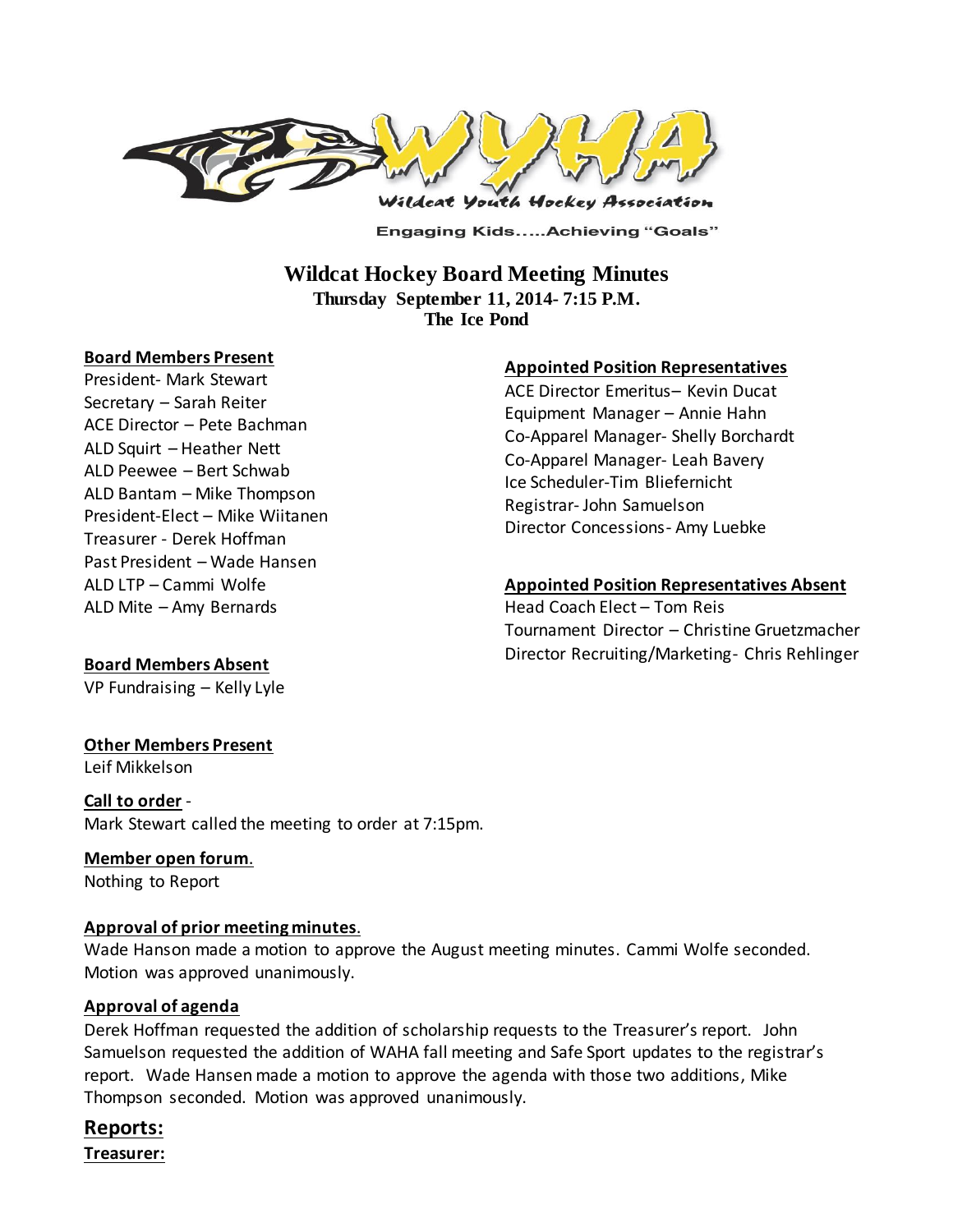Derek Hoffman reported that he has deposited all checks (deposits) that he has received. He presented the checks that needed to be paid. Mike Thompson made a motion to approve payment for checks as presented. Bert Schwab seconded. Motion was approved unanimously.

Derek Hoffman presented that the club has received two requests for scholarships for 100% of fees for two skaters, and recommended that the club move forward with offering scholarships for these families. Mike Thompson made a motion to approve the request for scholarships that have been received. Heather Nett seconded. The motion passed unanimously.

Derek is working with the Registrar and ALDs to ensure that fee payments are received prior to tryouts. He will also be working on inputting the volunteer/concessions charges to family accounts. And will input discounts in the near future.

## **President:**

Mark Stewart reviewed the schedule and board responsibilities for the upcoming tryouts. He encouraged attendance and assistance in ensuring the tryouts run smoothly.

## **LTS/U6 Mite/LTP:**

Cammi Wolfe reported that LTS will be run by Todd McIlrath.

Learn to Play/u6 will include 10 games, to start on 12/7.

## **U8 Mite ALD:**

Leif Mikkelson reported on the outcome of the U8 meeting – there was discussion about the complaints about travel for the teams. The goal will be to minimize travel, though it still may be an issue. We have scheduled the u8 Mite Welcome Back Skate on 10/10 at 3 pm.

**Squirt ALD:**  Nothing to Report

**Pee Wee ALD:**  Nothing to Report.

**Bantam ALD:**  Nothing to Report

## **Equipment:**

Annie Hahn reported that she is identifying needs and will order replacement equipment. She presented the equipment rental process she will follow.

## **Fundraising:**

In Kelli's absence, Mark Stewart gave an update on current fundraising programs. It was recommended that we explore the possibility of volunteering at the Ironman WI in exchange for a donation to the club.

## **Apparel:**

Spiritwear: Shelly presented apparel options for this year. She is also working on having items for sale at try outs, likely socks and t-shirts. Online ordering is up and ready.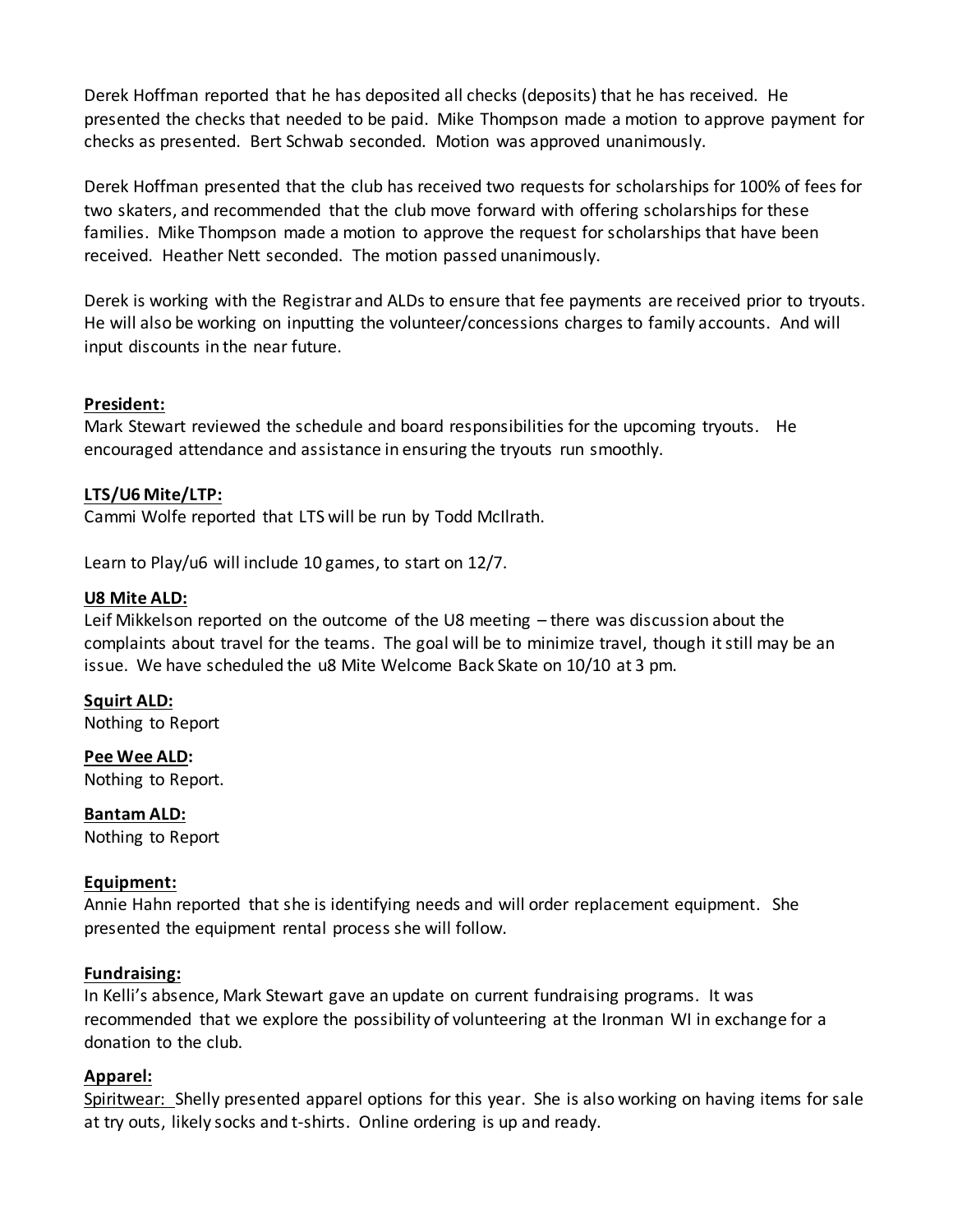Jerseys: Leah Bavery reported that she has ordered LTP and u6/u8 jerseys. She will order older kid's jerseys after tryouts. She raised the question about changing the process for assigning jersey numbers, and after discussion, the consensus of the board was to maintain the same system from last year.

## **Registrar-**

John Samuelson gave a summary of registration numbers to date. It was decided that the ALDs should reach out to families who have not yet registered.

#### **Secretary:**

Sarah Reiter reported that she will undertake a project to review and update the website. Any changes needed should be sent to her.

#### **Ice scheduler-**

The practice schedule is done and uploaded on the website.

#### **Marketing Director:**

No report

## **Ace Director / Head Coach Elect/Ace Emeritus:**

#### Bantam Coach -

Pete Bachman reported that he has interviews scheduled to address the bantam coach needs.

#### **Tryouts**

Pete Bachman presented the plans for this season's tryouts, squirt and above. He is holding meetings for interested coaches at all levels.

#### **Tournament Director:**

No report

#### **Concessions Director:**

Amy Luebke reported that concession training will be held during tryouts. Also, a day of "taking care of the rink" is scheduled for 9/21. Amy will email the club about getting kids to help.

#### **President elect –**

Mike Wiitanen reported on information learned about the Polar Caps rec league. They have 20-25 kids at each level (u14, u10) and are proud of the program. Would be a good resource to us if we decide to further explore setting up a rec league.

Mike reported on the Region 4 meeting – the WYHA boundaries are staying as is, and we should anticipate the affiliate agreement with WAHA to be sent to us soon.

#### **Past President-**

Wade Hansen reported that he is working on connecting the club with a youth night at the Capitols game and a youth connection to the UW Badgers. Will report back.

## **Old / New Business:**

Nothing to Report

# **Agenda Items for Future Meetings**